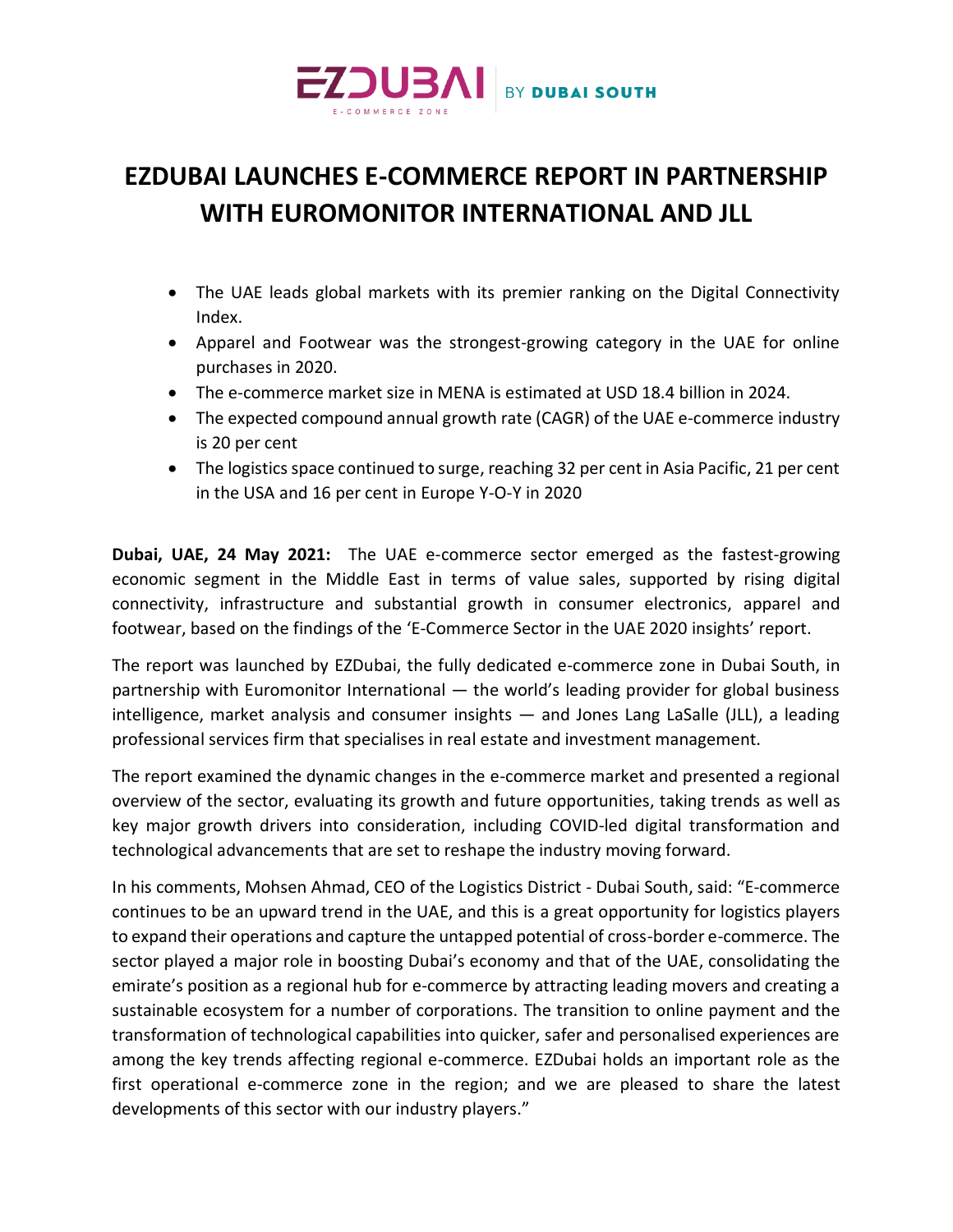## $EZDUSAI$  BY DUBAI SOUTH

The findings revealed that the e-commerce growth in the Middle East is mainly driven by the UAE and KSA (accounting for 75 per cent of total e-commerce sales in 2020) due to the high purchasing power, expanded usage of social media, and smartphone penetration rates compared to other regional countries.

According to the report, store-based retailing is expected to grow by a CAGR of 1 per cent over the 2019-2024 period, while e-commerce is forecast to grow by a CAGR of 19 per cent over the same period. Apart from the impact of COVID-19, online penetration in the Middle East is forecast to double to 6 per cent by 2024, compared to 3 per cent in 2019.

Hussein Doughan, General Manager of Euromonitor International in Dubai said: "The digital revolution has been rewiring retail for years, leading to new business models, commerce ecosystems and channels for reaching and engaging consumers. The COVID-19 pandemic accelerated this transition, as e-commerce became the default option for many homebound consumers. Euromonitor International projects that half of the absolute value growth for the global retail sector over the 2020-2025 period will be digital. That equates to USD1.4 trillion in absolute value growth as more goods are sold online. To put that projected e-commerce growth in context, that would be roughly the size of the total value of products sold across all retail channels just five years ago. Likewise, the e-commerce sector in the UAE and broader Middle East region is poised for growth. Euromonitor International's Digital Connectivity Index, measuring a country's digital landscape over time, reveals that the UAE is outpacing its emerging market counterparts on the index given its well-developed e-commerce infrastructure, coupled with its tech-savvy population."

In line with its continuous effort to present insightful facts about the impact of e-commerce on the retail logistics sector, JLL found that since the outbreak of COVID-19, e-commerce penetration doubled, increasing from 3% in 2019 to 5% in 2020 across the region. Retailers with established e-commerce and digital platforms performed significantly better than brick-andmortar outlets, which faced pressure during the lockdown periods. Also, it was reported that the region benefited from a solid and well-established infrastructure. According to the World Bank's Logistics Performance Index (LPI) 2018, the UAE ranked 11th globally and the first regionally in terms of the efficiency of its customs, strong infrastructure, quality of logistics services, tracking and tracing. This has supported the country's position as a leading logistics and e-commerce hub.

Thierry Delvaux, CEO of JLL MEA and Turkey, said: "The global real estate market continues to be impacted by technology and behavior as a result of COVID-19, which has undeniably accelerated the pace of digitalization. This is particularly evident in the retail sector where consumers are shopping online at a much greater frequency than ever before. As a result, retailers have been forced to reimagine themselves to adapt to the changing needs of a society that is now more dependent on e-commerce. We are pleased to have been able to collaborate with EZDubai and Euromonitor to share insights on the trends driving the retail logistics market and look forward to supporting entities in the region tap into the transformative growth potential of this sector."